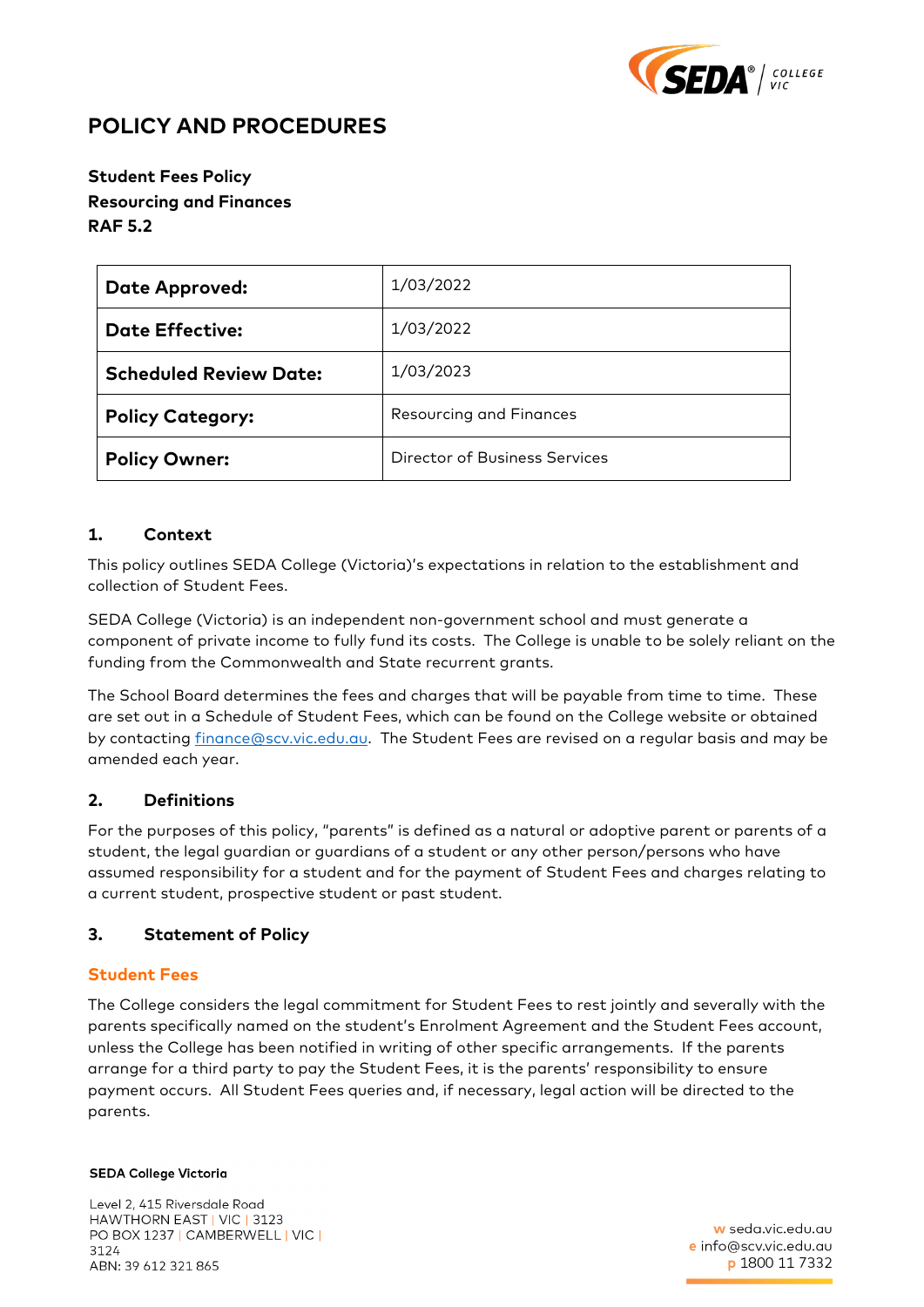

Upon acceptance of enrolment, and completion of an Enrolment Agreement, parents will be liable for a full year's Student Fees for each student.

The Student Fees set out in the Schedule of Student Fees are designed to cover:

- Tuition expenses
- Annual uniform allocation
- Some incursions/excursions
- Student insurance
- Specialist coaching/playing opportunities if applicable
- Notebook computer, which contains all coursework (no text books are required to be purchased). The notebook may be retained by the student at the completion of Year 12 provided that all Student Fees have been paid in full.

Please note that charges for optional camps, excursions and programs are payable in addition to the Student Fees.

#### **Enrolment Deposits**

In instances of new enrolments, a Non-Refundable Confirmation deposit will be charged for the initial year of enrolment. This represents a holding deposit charged in the year preceding the initial enrolment and will be offset against the Tuition Fees for this initial year. Further instalments of the Enrolment Deposit will be charged subsequently to guarantee the placement of a uniform order and notebook resources. The details of the timing and amount of these instalments is set out in the Schedule of Student Fees.

#### **Early Payment Discount**

A discount is available for early payment of Student Fees. For all Student Fees paid in full by 30 November of the year prior to the school year the discount is 5% of the total Student Fees. For all Student Fees paid in full by 31 January of the school year the discount is 3% of the total Student Fees.

#### **Sibling Discount**

A 5% discount applies to the total Student Fees of the second and subsequent members of a family who are at the College at the one time. It does not apply to the first family member or to students in receipt of any other concession, scholarship or Student Fees assistance.

The Sibling Discount will be applied as a credit to the accounts of the second and subsequent members only once all Student Fees owing for the first family member have been paid in full. Payment Plans will be set up for all family members on the basis of the total Student Fees owing and adjusted for the Sibling Discount in the final payment made on the Plan.

Any Early Payment Discount, if applicable, will be applied to the net Student Fees after the Sibling Discount has been deducted.

#### **Payment options**

Student Fees may be paid by:

- Credit Card (MasterCard or Visa); or
- Direct debit from the parents' nominated bank account.

Payment can be made in full or on a Payment Plan. Under a Payment Plan the payments will be scheduled by SEDA College Finance on the dates set out in the Schedule of Student Fees for the relevant Payment Plan unless otherwise agreed in writing.

#### **SEDA College Victoria**

Level 2, 415 Riversdale Road HAWTHORN EAST | VIC | 3123 PO BOX 1237 | CAMBERWELL | VIC | 3124 ABN: 39 612 321 865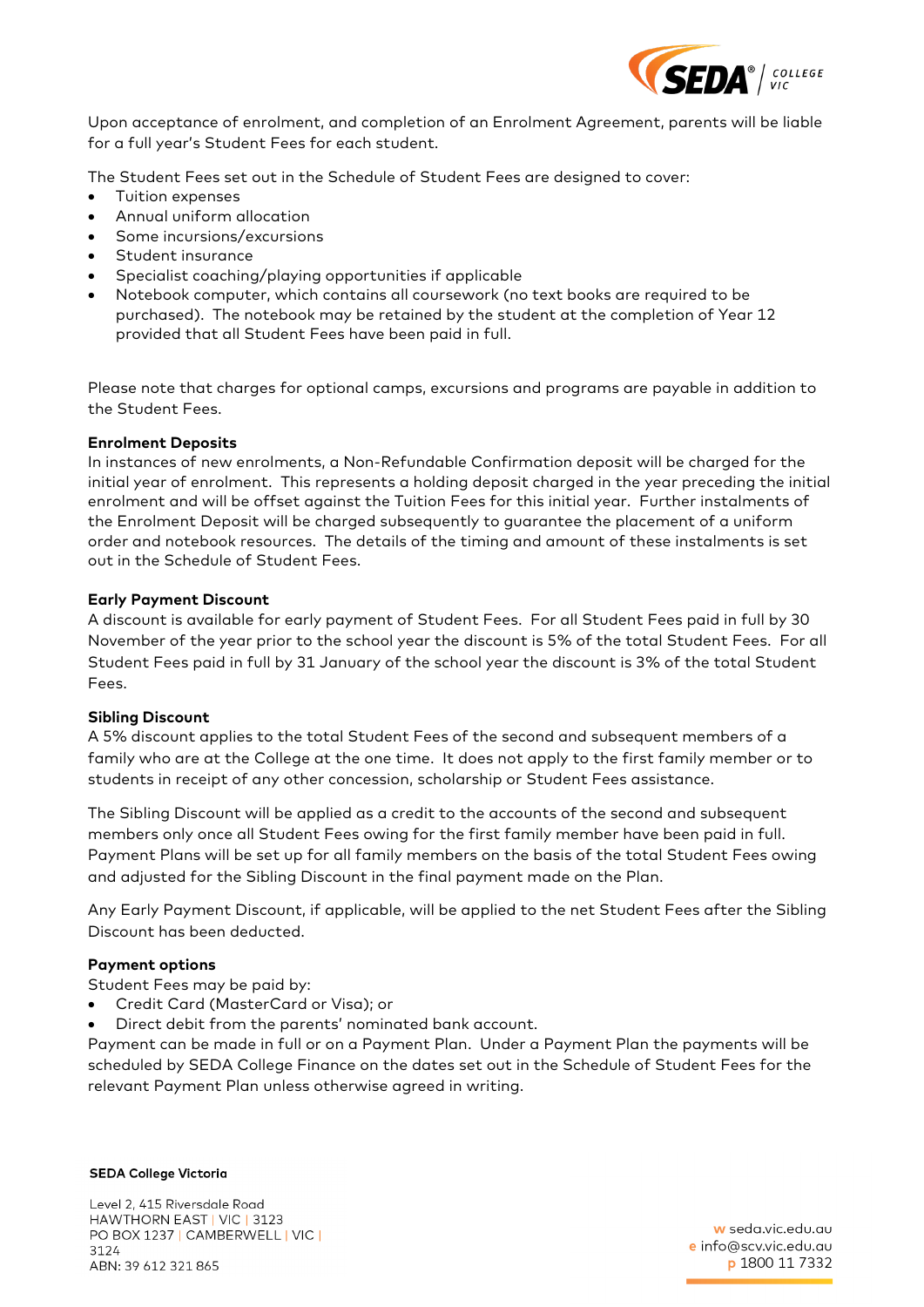

# **Unpaid Student Fees**

All accounts will be monitored and pursued by the College. Parents have a responsibility to notify the College if their circumstances change and payment of Student Fees becomes an issue. It is requested that parents contact SEDA College Finance by email: [finance@scv.vic.edu.au](mailto:finance@scv.vic.edu.au) or phone 1800 11 7332 and advise that payment may be delayed.

If there are any outstanding Student Fees for any student at any time throughout the year that are not being paid in accordance with an agreed Payment Plan, the College reserves the right to withhold tickets for College activities and/or withdraw the student from extra-curricular activities (e.g. interstate or overseas programs, student conferences, Year 12 Graduation) until the Student Fees account is brought up to date.

Students may not be able to commence a new term at the College if the Student Fees have not been paid in full or in accordance with an agreed Payment Plan.

### **Legal action**

Continuing failure to pay Student Fees without correspondence with the College may result in debt collection or legal action and the review of the student's enrolment. Accounts that remain unpaid once the student has exited the College will be immediately forwarded to the College Debt Collector.

### **Student Fees assistance**

The College understands that circumstances change for some families, making it difficult for them to meet financial obligations in the short term. The College has a genuine desire to help families afford a quality education for their children and therefore offers the following forms of assistance.

#### **Concession Discount**

A Concession Discount on Student Fees is offered to students who have a financial need in the form of a low family income. A valid means-tested concession card detailing the student's name is required for the student to be eligible for a Concession Discount. The concession card needs to be valid on the census date of 28 February in the relevant school year and be eligible for the Victorian Government Education Department's Camps, Sports and Excursions Fund (CSEF) funding to access this discount. Please note that Concession Discounts are not backdated and must be applied for prior to the commencement of the school year.

For more information regarding the eligibility of concession cards for CSEF please refer to the CSEF website at [http://www.education.vic.gov.au/about/programs/health/Pages/csef.aspx.](http://www.education.vic.gov.au/about/programs/health/Pages/csef.aspx)

Parents applying for a Concession Discount must send a copy of the completed CSEF Application Form, along with a copy of the eligible concession card, to SEDA College Finance via email at [finance@scv.vic.edu.au.](mailto:finance@scv.vic.edu.au) A copy of the CSEF form can be obtained from SEDA College Finance.

An application for a Concession Discount is valid only for the current school year. A new application must be submitted at the commencement of each school year to enable the eligibility of the concession card to be assessed.

If parents have any questions about whether they are eligible for a Concession Discount they should contact SEDA College Finance via email at [finance@scv.vic.edu.au](mailto:finance@scv.vic.edu.au) or phone 1800 11 7332.

**SEDA College Victoria** 

Level 2, 415 Riversdale Road HAWTHORN EAST | VIC | 3123 PO BOX 1237 | CAMBERWELL | VIC | 3124 ABN: 39 612 321 865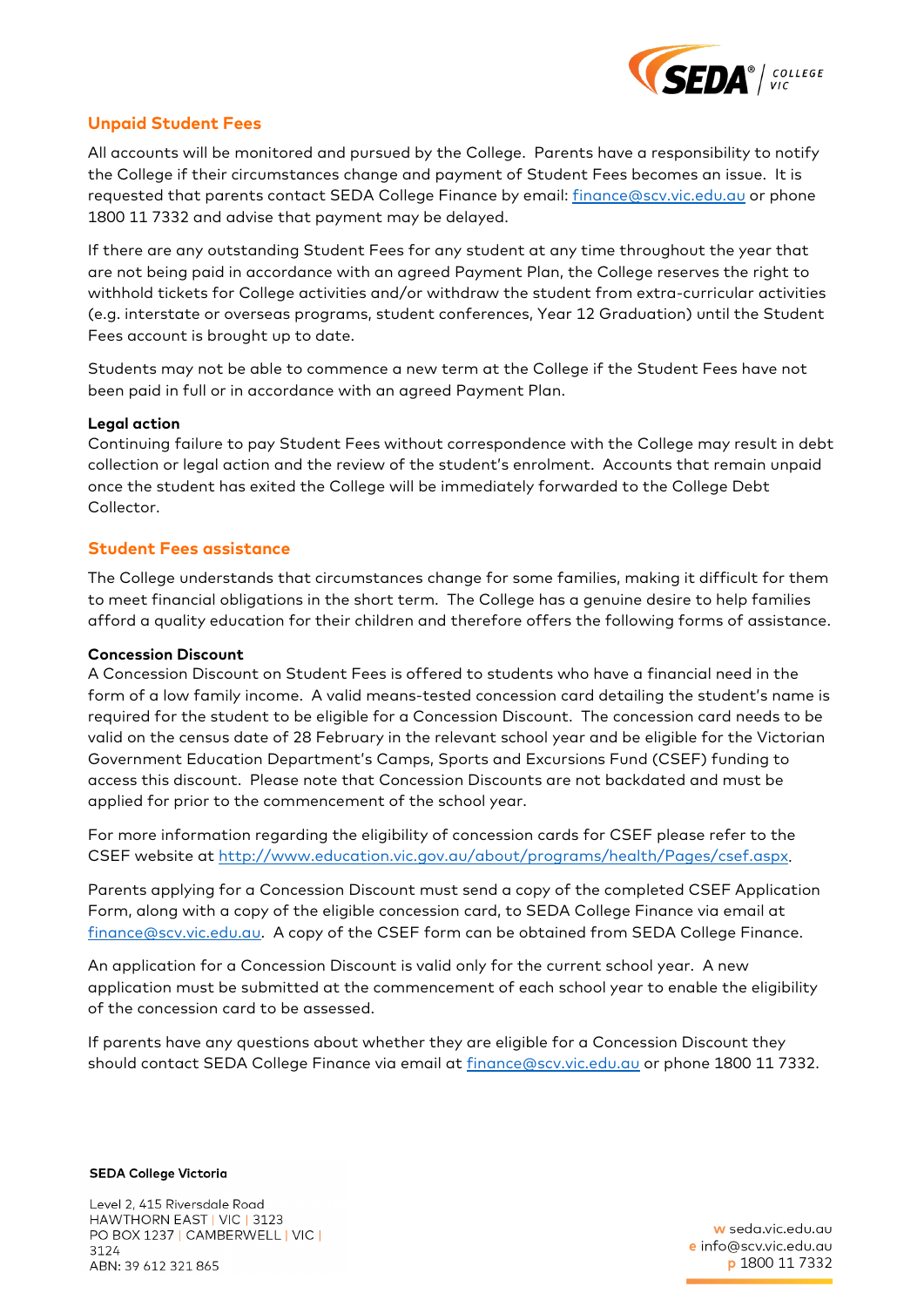

#### **Bursary Assistance**

The College may offer bursaries to families experiencing severe short-term financial difficulties. Due to limited funds being available for bursaries, not all students who apply for Bursary Assistance will be successful.

Students with a genuine need who would like to be considered for Bursary Assistance should complete a Bursary Assistance Application Form, which can be found on our website at [www.seda.vic.edu.au.](http://www.seda.vic.edu.au/) Parents may be asked to attend an interview to discuss their application.

If a Bursary is granted, then no other discounts are applicable to the Student Fees.

### **Refund Policy – Notice of Withdrawal**

When a student is to be withdrawn from the College, or if an enrolment is cancelled by the parents, they are required to give notice in writing to the Registrar before the withdrawal or cancellation date. The Registrar can be contacted via email at [registrar@scv.vic.edu.au.](mailto:registrar@scv.vic.edu.au)

Where a student is withdrawn from the College a Withdrawal Charge will be payable, depending upon the date at which the student is withdrawn. These charges are set out in the Schedule of Student Fees.

| Version        | Policy          | Approval   | Effective  | Summary of Changes                   |
|----------------|-----------------|------------|------------|--------------------------------------|
|                | Owner           | Date       | Date       |                                      |
| V1             | Director of     | 29/08/2017 | 29/08/2017 |                                      |
|                | <b>Business</b> |            |            |                                      |
|                | <b>Services</b> |            |            |                                      |
| V <sub>2</sub> | Director of     | 04/04/2019 | 04/04/2019 | General formatting and wording       |
|                | <b>Business</b> |            |            | amendments                           |
|                | <b>Services</b> |            |            |                                      |
| V3             | Director of     | 14/07/2020 | 14/07/2020 | General formatting and wording       |
|                | <b>Business</b> |            |            | amendments                           |
|                | <b>Services</b> |            |            |                                      |
| V4             | Director of     | 27/05/2021 | 27/05/2021 | Updated to include revised policy re |
|                | <b>Business</b> |            |            | multiple discounts claimed. General  |
|                | <b>Services</b> |            |            | formatting and wording               |
|                |                 |            |            | amendments. Updated to new           |
|                |                 |            |            | Corporate font.                      |
|                |                 |            |            |                                      |
| V5             | Director of     | 01/03/2022 | 01/03/2022 | Updated to new letterhead. Change    |
|                | <b>Business</b> |            |            | phone number to 1800.                |
|                | <b>Services</b> |            |            |                                      |

### **Policy History**

**SEDA College Victoria** 

Level 2, 415 Riversdale Road HAWTHORN EAST | VIC | 3123 PO BOX 1237 | CAMBERWELL | VIC | 3124 ABN: 39 612 321 865